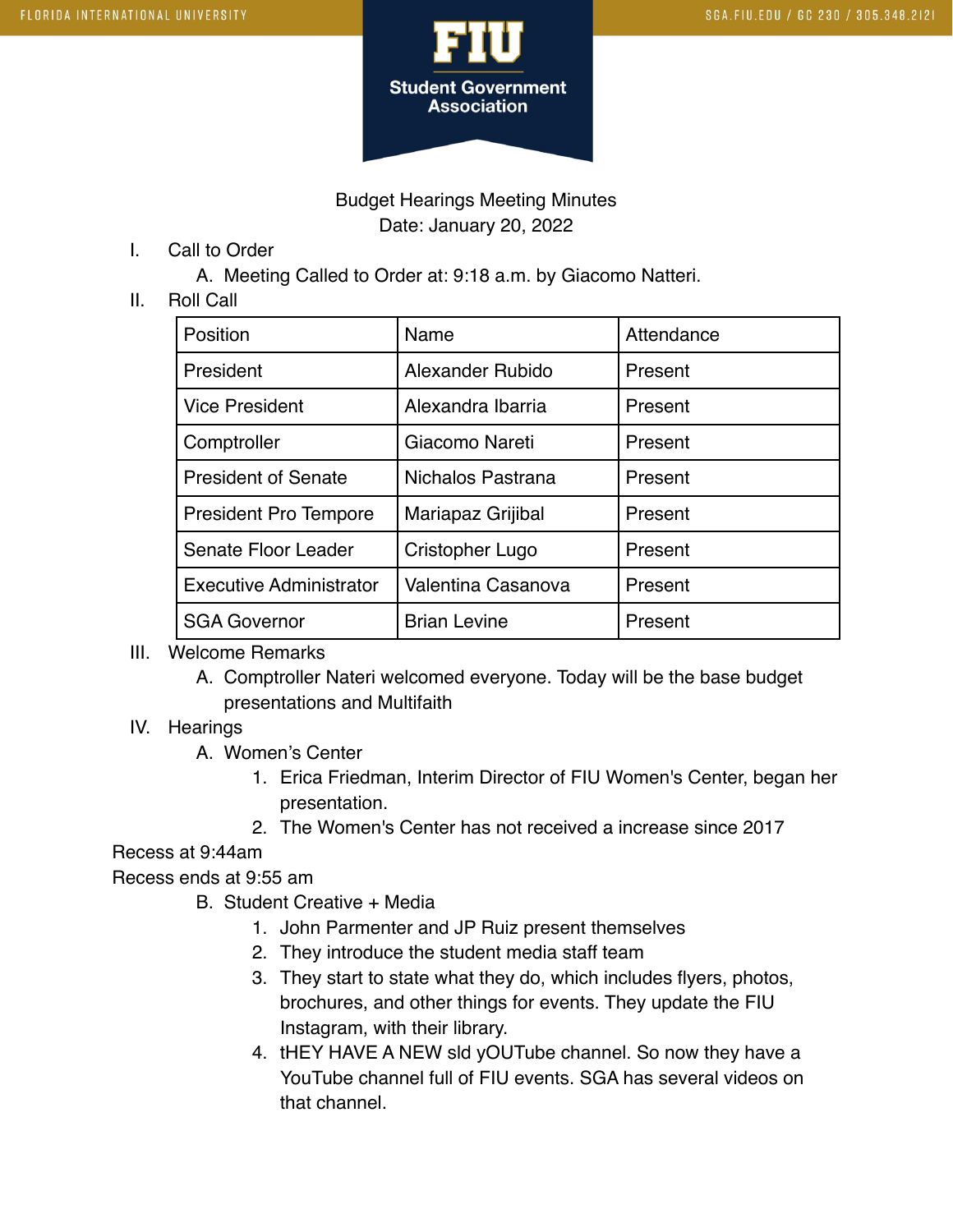- 5. They talk about what they do. Things like summer fest, they handle the student handbook with the cover art and photos. It used to be a huge printed piece, which is now digital only which saved them money. They make collabs with Athletics, the engineering center and the BBC campus with the mural. They design graphics for the football team when they win.
- 6. UWIDE photography program. They will set up a program for people who have not updated their photos in 10-15 years.
- 7. They want new uniforms and an esports team.
- 8. They need the money for the hardware, software, travel, and student life. Mac towers are needed. That computer goes up to \$50000 per computer. It includes the google cloud software, trello is their project management software. They travel to 2 conferences per year. They go to Adobe Max every year. How Design Live showcases marketing and advertising knowledge.
- 9. Student interns are something that had for a while, says JP. They are learning from 6 professional staff. When they leave this progra, they can build a portfolio and have a career. 2 interns leave and got jobs 2 weeks after looking for employment.
- 10.Naterri likes how the powerpoint looks

Brian asks a question regarding the 2 budget requests.

JP answers.

Natteri thanks them.

Recess starts at 10:09am

Recess ends at 10:30am

C. Campus Life

- 1. Kerry Montgomery Orozco presents herself
- 2. She talks about CL Mission & Values. They worked the values at both CL offices in BBC and MMC. The merger process that happened before the Pandemic, they never got the "Vibe" of their office. They did a survey last year seeing what CL events, student participated last year. It turns out people stated events that are not CL. They make a moto for it.
- 3. 2 categories in the Mission being Advising and Programming
- 4. They talk about full time staff being the backbone of CL and that they have not been fully staffed. They also mention GA's, student staff and the SGA. They have not received new ga's this year. They have between 8-10 front desk students. They know that students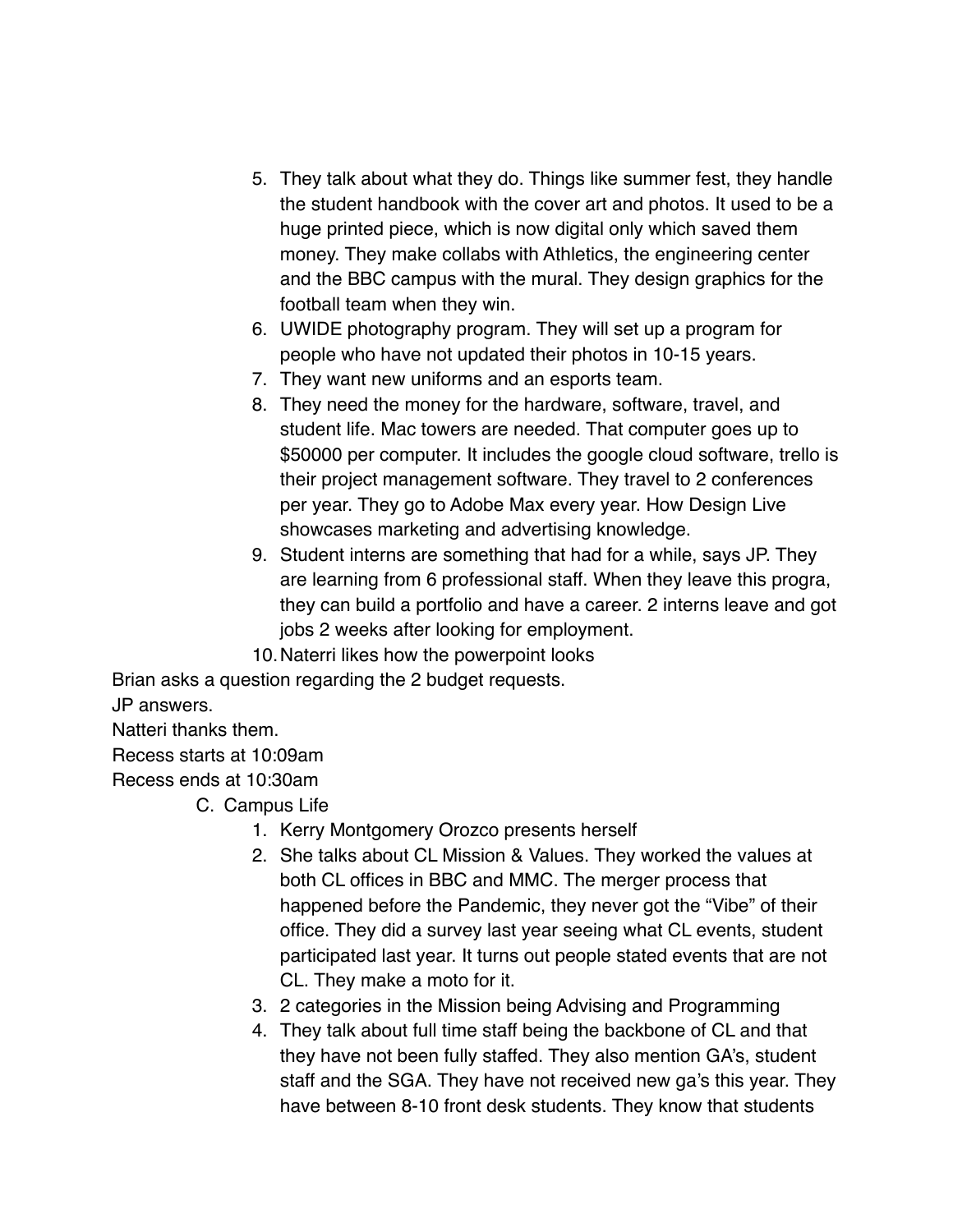get customer service experience from their job. Without funding they can;t do anything.

- 5. Base Budget Request is the total request of \$740,000. She mentions that the budget looked a little wonky on the actual form.
- 6. The breakdown includes programming like general programming and DC Fly-ins, Summer fest, senior week, Athletics collabs, and Blue & Gold Recruitment Week. They noticed that Instagram helps. They still do late night breakfast at BBC. They are looking to expand what CL does. The Fly-Ins are for 3 days and 2 nights. They want to add another night to the program in order to have an experience instead of being rushed. They focus on the health of water at BBC. They will do a study of Latin America and Africa in DC. Senior Week starts in convocation. This past fall they implemented the first Senior Sendoff. This past fall they did a brunch, 1 at MMC, 2 at BBC. They take photos with a photographer and get food. They partnered with the bookstore. It's also open to graduate students.
- 7. They also have operating expenses. They ask for one allocation for CL. They need separation between the MMC and BBC office. Thay have to be responsive. Total increase is \$20,000. It's not a huge jump, but with the minimum wage with reg students and GA's it can come to pass.
- 8. If we were to take a cut, it would be okay with the 5% cut it would be program efforts. Anything more would be the Fly-in costs. For 15% would be the Week of Welcome costs and the concerts.
- 9. They don't have any other funding sources. They have a MAST academy agreement. They got funding from the Miami-Dade public schools due to MAST students passing by events and taking advantage of free stuff. They paid \$4250 which isn't a lot. Students from ATM come to the BBC campus for Chik-Fil-A and Starbucks and mingle with the MAST students. CL wants an afterschool program for the MAST student to keep them occupied, because they just hang out after school.

Natteri opens for Q&A

Someone asks a question.

Kerrie answers that they have no impact on enrollment. They don't have the same quantities of food and equipment for every event. They don't have Heat maps for who stays. They can't attend to night students because they try to go to work to class.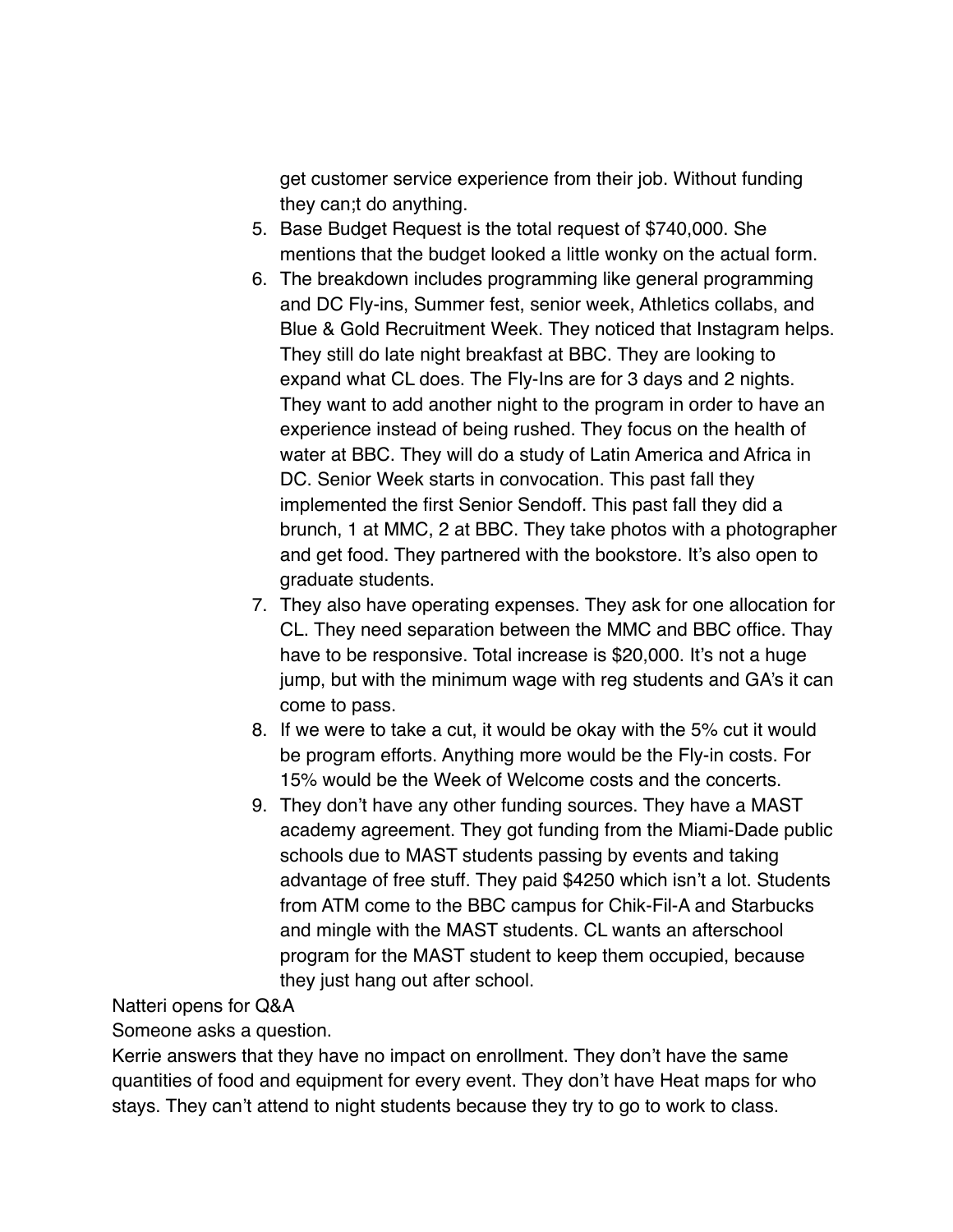Prez asks what are the plans for engaging the Engineering center?

Kerrie says that SPC is the most common over there. Due to covid the merger is a WIP. Their new objective is to attend the BBC, MMC, and Engineering center, but they need the staff.

Brian asks a question

Kerrie answers

Natteri asks for clarification of a question

Kerrie answers

Someone asks a question concerning the DC Fly-Ins

Kerrie answers

Brian asks for CL goals

Kerrie says enhanced programming and reach

Natteri thanks her

Recess at 11:05am

Recess ends at 11:30am

- D. Center for Leadership and Service
	- 1. Patricia Lopez Guerrero and Joanna Garcia present themselves.
	- 2. They want to talk about CLS and who they are. They have 8 Student Leadership Competencies. Everything they do has an in depth approach. They have come up with 500 competencies and came up with 8. Get students ready for the 21st century workforce.
	- 3. They have 9 full time staff, 4GA's, 3 student Assistants, and the pantry employee. Without them, their doors will not be open. Funding is covered by A&S fees. They have MMC and BBC locations.
	- 4. They have 4 programming feeslike leadership education, community engagement, civic learning & democratic engagement, & student food pantry.
	- 5. CLS is about serving. They also have badges for students who engage in leadership competencies and will receive it for graduation.
	- 6. They had 38 collabs for programs, 26 signature events, 71 workshops, 8,872 students that engaged, 135 advised leaders, 8,269 hours of service, and \$217,640 used for volunteer time in our community.
	- 7. Fall Semester Highlights with 29 programs and 1390 students involved.
	- 8. MLK Day of service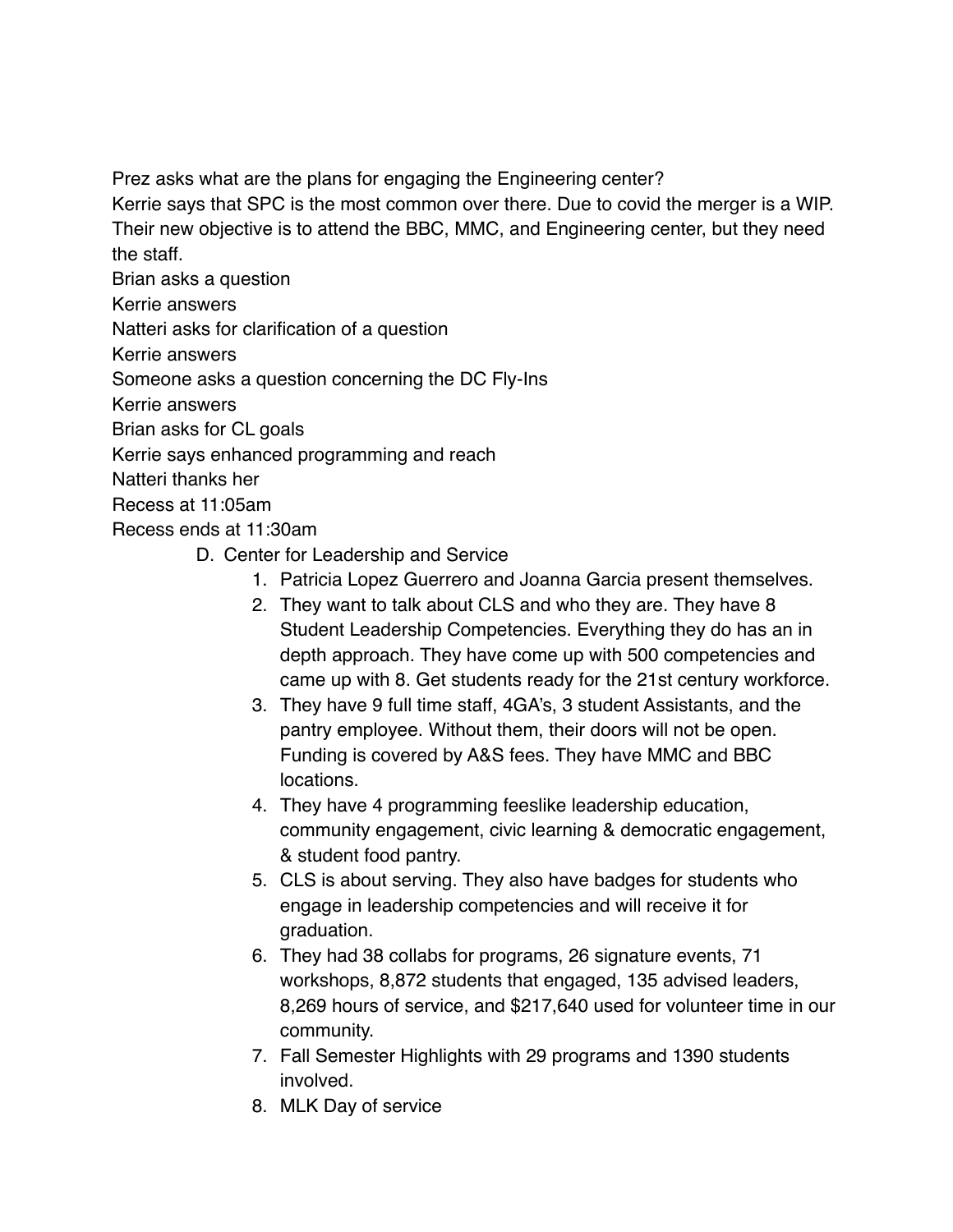- 9. Joanna talks about the Food Pantry and its highlights. They raised \$112,421.04 in 2020-2021 and \$25,592.56 in 2021-2022 in pantry gifts and cash gifts respectively. They raised \$6,585 in pledges.
- 10.They show a 3 year comparison between pounds of food distributed.
- 11. FY22 Breakdown
- 12.Challenges Faced include staffing, lack of storage, space capacity, and no room to grow. They had to close for a few hours, one time.
- 13.Side by Side comparison of food pantries between schools. UF, UCF, FGCU, were the other schools compared.
- 14.CLS received \$260,000.53 and wants \$319,907.65.
- 15.The goals are presented.
- 16.Budget breakdown includes 41.3 % going ro programs and events
- 17.Reduction for 5% would be with changemenker initiatives, 10% would be travel amd 15%
- 18.Follow us @FIUCLS

Brian asks about the student food pantry what the \$5000 for operations would be for? Joanna answers that it would be for paper bags to transport food, and Patricia answers for the phones at the MMC office. Also promotions

Someone asks, are students charged?

Patricia answers

Brian asks if they considered collabing with SGA concerning the clean up?

Patricia says yes in terms of days of service like 9/11.

Natteri thanked them.

Lunch starts at 12:08pm

Lunch ends at 1:45pm

- E. Multi Faith Council
	- 1. Michelle Castro and Samuel Huxford present themselves.
	- 2. The council is for a time of crisis and holds prayers.
	- 3. Samuel introduces himself and confirms what Michelle said.
	- 4. They have the same request as before, they need money for the Fall Faith Fair. Also money for the food pantry.
	- 5. They also need money for marketing materials and are still a growing group.
	- 6. They held an end of the year banquet.
	- 7. They want to intersect with students and other programs of other faiths.
	- 8. They see it as another way to reach students.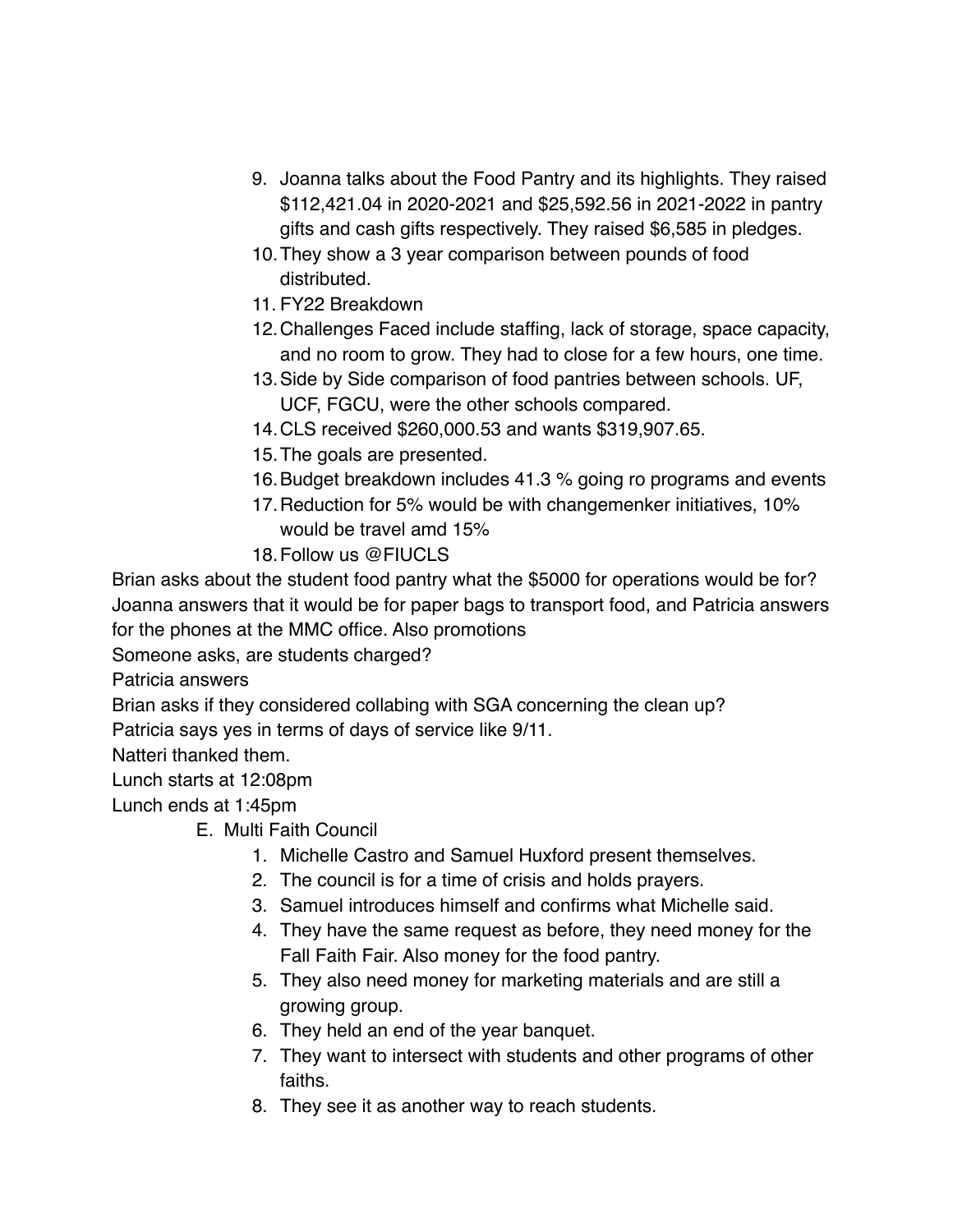# 9. 9059 request

Brian asks if they have plans to operate at BBC.

Michelle states that BBC has a prayer room that other individuals use. They also have events at BBC.

Samuel says that they do stuff at MMC, but they do wonder how they can enter at BBC due to numbers.

Natteri thanks them.

- F. Overview
	- 1. Samuel Rafew Greets Himself
	- 2. They have one of the 4 most student centric operations on campus.
	- 3. Repeats that they are one of the 4 most student centric operations on campus.
	- 4. A lot of operations are for students, by students, they try to keep that.
	- 5. The footprint that the team manages is big. They do building operations. They want to be intentional in efficiency. They think they are making history when asking for budget cuts and asking for less. They said we have a lot to be proud about progressing through COVID. The student center never closed because they have a special student population and kept the university clean. They continued to provide services through their campuses. They launched esports, virtual programming, and etc.
	- 6. They have a slide deck that talks about the different units.
	- 7. 370 student staff
	- 8. They want to make sure that the panther experience is never interrupted.
	- 9. Everything is managed by their team.
	- 10.They are asking for \$9,565,779
	- 11. The game room is now going to be a lounge. It used to bring revenue but now it doesn't.
	- 12.They are proposing an 8% cut. Which is again making history, because they never ask for less.
	- 13.WRC MMC has too much utilization.
	- 14.WRC BBC is taking a 9% cut.
	- 15.Student Centers are the home away from home.
	- 16.When students need to come to a place where they are comfortable and make new friends, study, go to the computer room, they have the student centers.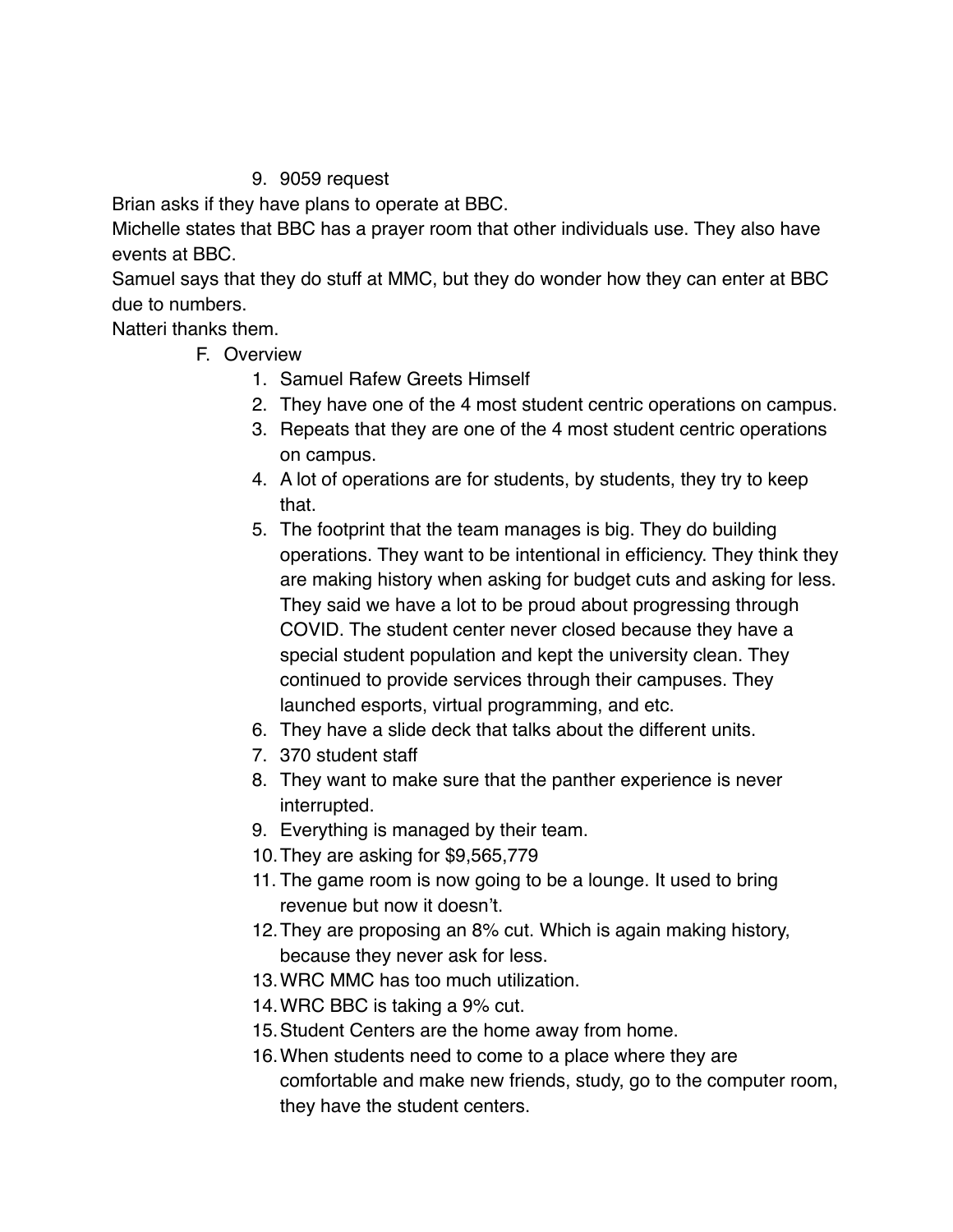- 17.Brief video
- 18.Debero Hyler speaks
- 19.Everyday is Wolfe Day, baby is the motto at BBC. But Wednesdays are Wolfe Wednesdays. They believe in the power of memories.
- 20.They restored the panther at both MMC and BBC locations. They removed glitter. They are in the process of replacing the oldest elevator.
- 21.He makes lighting look good. Student experience is their priority.
- 22.Scott Jones makes an appearance.
- 23.Hetalks more in depth about Wolfe Wednesdays. They want a Roary bench.
- 24.They want to renovate the ballrooms.
- 25.Auxiliary resources will help fund the rest of the project. 45% of revenue from a year came from Ballroom activities. It's their goal to invest in this resources to give back to Aux Ops
- 26.They want to continue the installation of LED lighting.
- 27.The Want To Place Exterior WaterProofing
- 28.They Want To Renovate The 2nd And 3rd Floor Bathrooms. Waste Water Was Leaking Into Office Space. Corrosion Happened. Not Our Best Look And Not What We Want Our Students To Experience.
- 29.The Tiles In The First Floor Of The Wuc Is Discontinued. So when tile breaks they put tile that doesn't match.
- 30.They want to replace the AC behind the student media offices.
- 31.They request \$1,762,002

Scott opens for Q&A

What are they anticipating to do at the Wolfe Center?

Scott says things that include raising the roof to create more space, carpet, furniture, the audio visual, curtains, acoustics, they have church services on sunday so accoutistics is important for that.

Will COVID funding be used to bring modern standards?

We see how we an ise HPAX systems.

Will the wolfe center and rec center be decreased to compensate?

They plan to go back to pre-pandemic hours. But right now they are on decreased hours.

> 32.Samuel Returns for the Graham Center. President calls it the grand central station.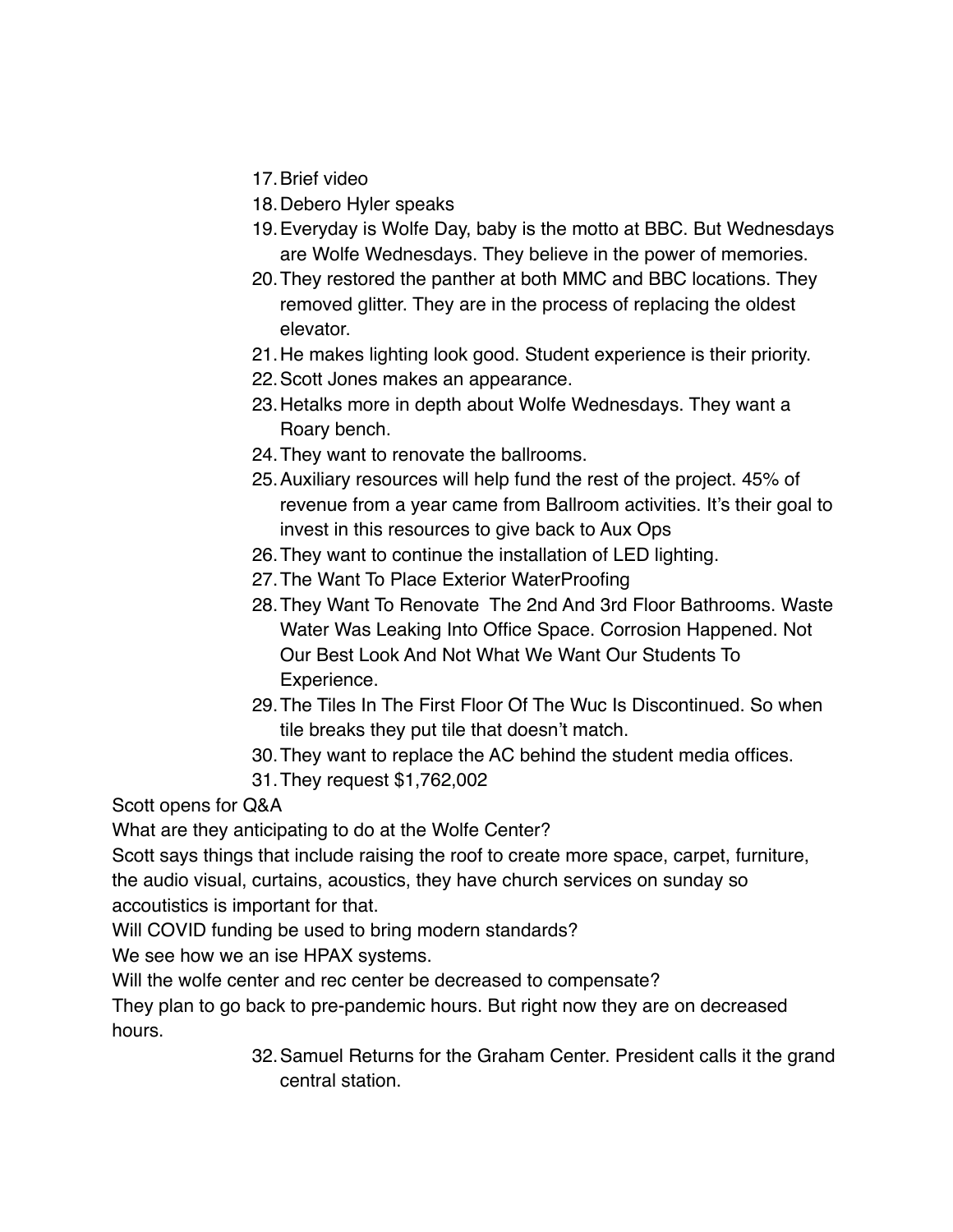- 33.Students are trained to have a level of continuity. We are more than just a building. He is a 2 time alumni.
- 34.Game room is now a lounge. It used to be a secret. Now it will be a corner that everyone can be proud of.
- 35.They have a covid vaccination site.
- 36.They want affinity. They want more blue and gold lights.
- 37.They want to replace the Stonewall.
- 38.They want contactless dispensers and faucets
- 39.They want a walkway light renovations
- 40.They want more bottle fillers due to high demand.
- 41.They have done a lot of space renovations.
- 42.They replaced the ceramic tile with Terrazzo flooring. They have the same problem with breaking tiles.
- 43.They want to replace the interior and lounge furniture. They never replaced but upholstered the existing furniture.
- 44.They want A/V upgrades in faculty club, GC 243
- 45.They want to replace outside furniture
- 46.Replace aged furniture in the GC computer lab
- 47.They want a Ballroom expansion and renovation. It was built in 1991 when the population was half of what it is today.
- 48.They want to remove foliage and insta;; floor pavers for increased seating.
- 49.They want \$3,087,872. This is now what they want but what they need.

Explain the difference between GC and the room rental they have?

Samuel answers.

What is the plan for the ballroom considering the expansion is further away?

Samuel answers.

No further questions.

Recess at 2:52pm

Recess ends at 3:15pm

- G. Wolfe University Center
- H. Wellness and Recreation Centers
	- 1. Samuel Come to present himself
	- 2. The financials are the difficult part. They are building panthers for life.
	- 3. They want support programs and clubs. He mentions how much real estate WRC has.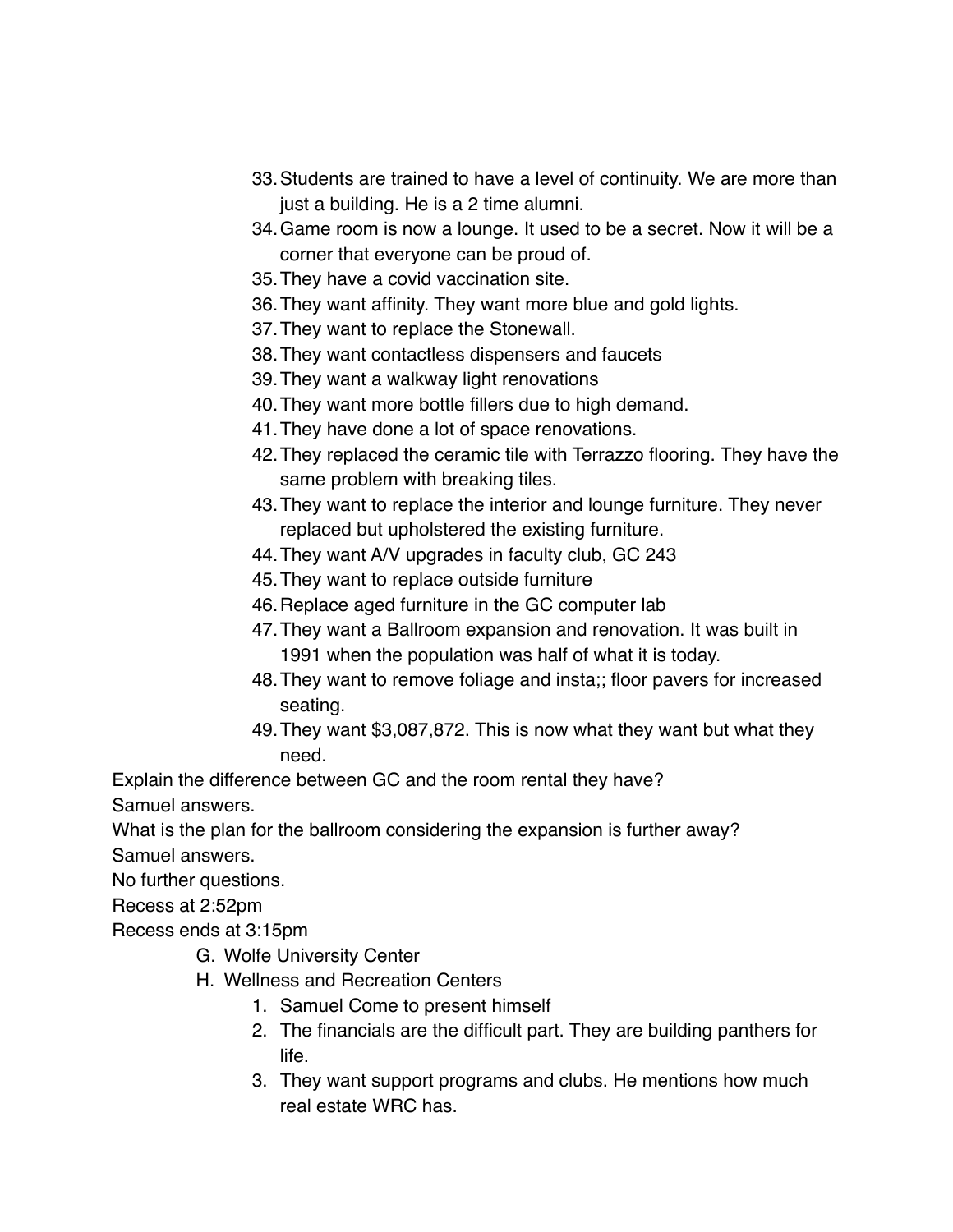- 4. Small video
- 5. Elias Bardwell represents BBC
- 6. They are creating efficiency with their marketing.
- 7. They show the improvements for the pool.
- 8. They have a sand volleyball and tennis courts.
- 9. They have an outdoor recreation support building
- 10.They have a newly almost complete basketball court
- 11. Program expansion
- 12.Someone else shows up for BBC
- 13.They want to increase utilization, which was not present during the time of the pandemic. They want to increase faculty and staff presence.
- 14.They want instructors to have new classes and programs. Who sunk my battleship games.
- 15.80,000 emails for marketing currently, but they want more marketing. They want to increase lighting.
- 16.Auxiliary Revenue to replace equipment that's old
- 17.They want to continue to maintain equipment and bring more in
- 18.They want to replace grass with turf on the soccer field.
- 19.They want \$1,000,001
- 20.Sam explains that it was reduced.

Protemp asks how they plan to attract if student engagement is already low? Sam answers that fall 2019 was a busy semester and BBC heads dropped a little bit. Fall 2021 was 3 times greater than fall 2019. They have a customer management system. They know they can do better once the pandemic stuff goes away. The campus is beautiful and gorgeous and there is so much they are trying to capitalize right now, like kayaking and water sports.

Brian asks a question

Samuel says that they will have to get back to them. The team has only been involved since June, July of last year.

Someone asks about negative impact at WRC

Samuel says that their team is the best of the best. They are going to put their best foot forward. They have no assurance, but will do their very best. They can't look at the future.

- 21.Samuel starts for the MMC WRC presentation
- 22.At 2 or 3 o'clock the students are pouring in.
- 23.Kanet will come after him
- 24.The uplights project failed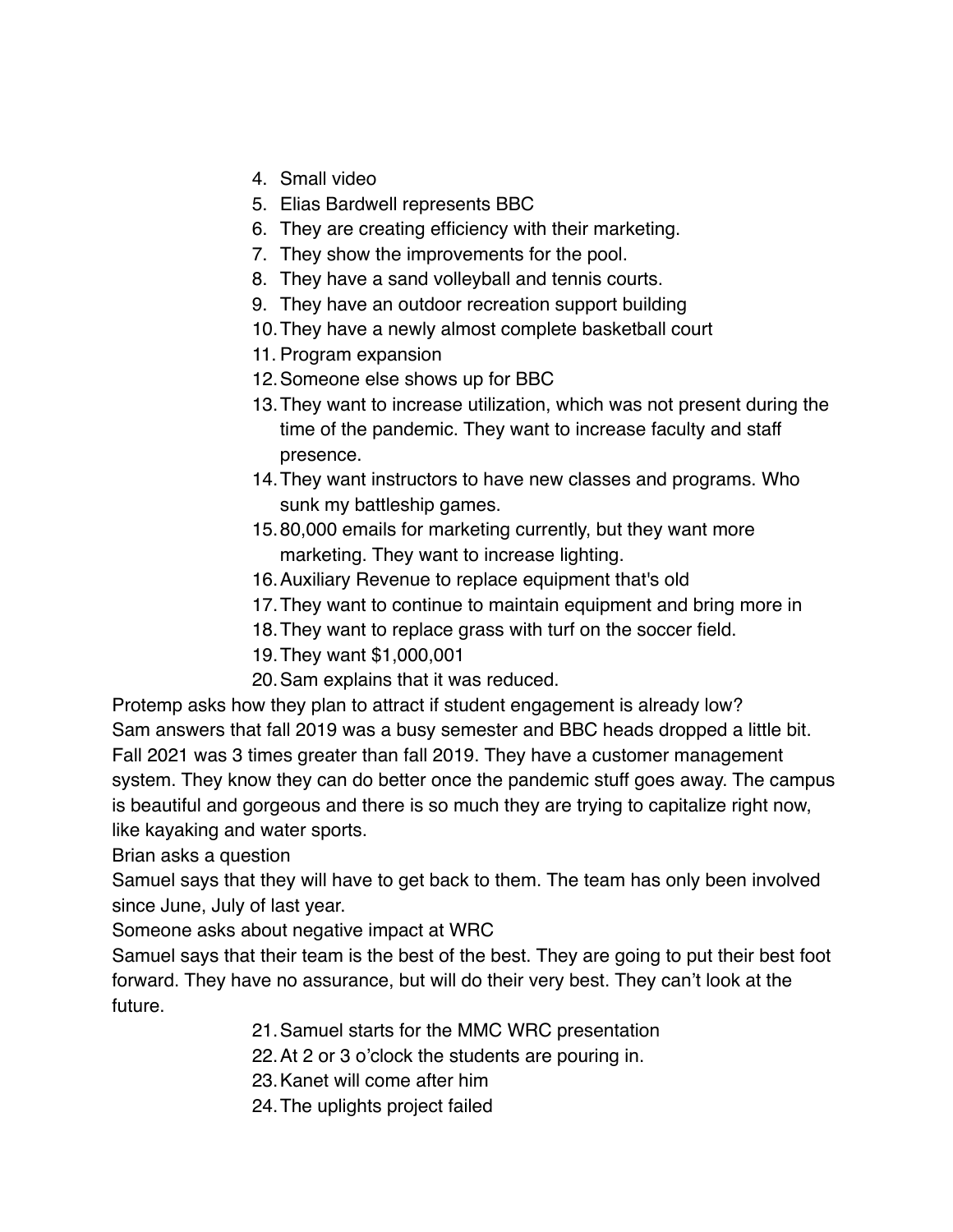- 25.The pool needed renovations. Housing students love it.
- 26.Exterior basketball courts. They received a lot of notifications of students wanting to use the basketball court and leaving until 2am.
- 27.The jogging trail needs attention
- 28.The north portion of the building has brand new equipment. They need more money.
- 29.North is old but blue and gold room will be renovated
- 30.North carpet replacement and lighting upgrade
- 31.Janet comes back
- 32.There is a WRC across MMC but they are one. They want to increase utilization
- 33.They look to enhance the cycling room. You can see who is the fastest in the class.
- 34.They need renovation for the WRC admin office suite. The carpet is recycled. They need space due to growth in staff. Sometimes there's no office space.
- 35.Screens have been damaged from disinfectant spray.
- 36.A third of the fitness room is what they want to add.
- 37.They want turf added in the field near the elementary school. They also want to add a bathroom.
- 38.They want to change the old basketball court into a soccer stadium. Which was higher in demand.
- 39.They want to install fitness equipment at the West Patio.
- 40.They want a replacement floor in the building due to wear and tear.
- 41.Rock climbing wall south of the building.
- 42.She thanks the council for hearing them out.
- 43.Samuel returns and states that they want to provide panthers with a top quality experience.
- 44.They ask for \$3,715,905. He says that they left out some things in the initial request. These are not their wants, it's their needs.

No questions

Samuel states that he has a whole team ready to answer questions and thanks for the presentation.

Recess at 4:12pm

Recess ends at 4:20pm

- I. FIU Online
	- 1. ESports
		- a) Evangelia Prevolis asks for screen share.